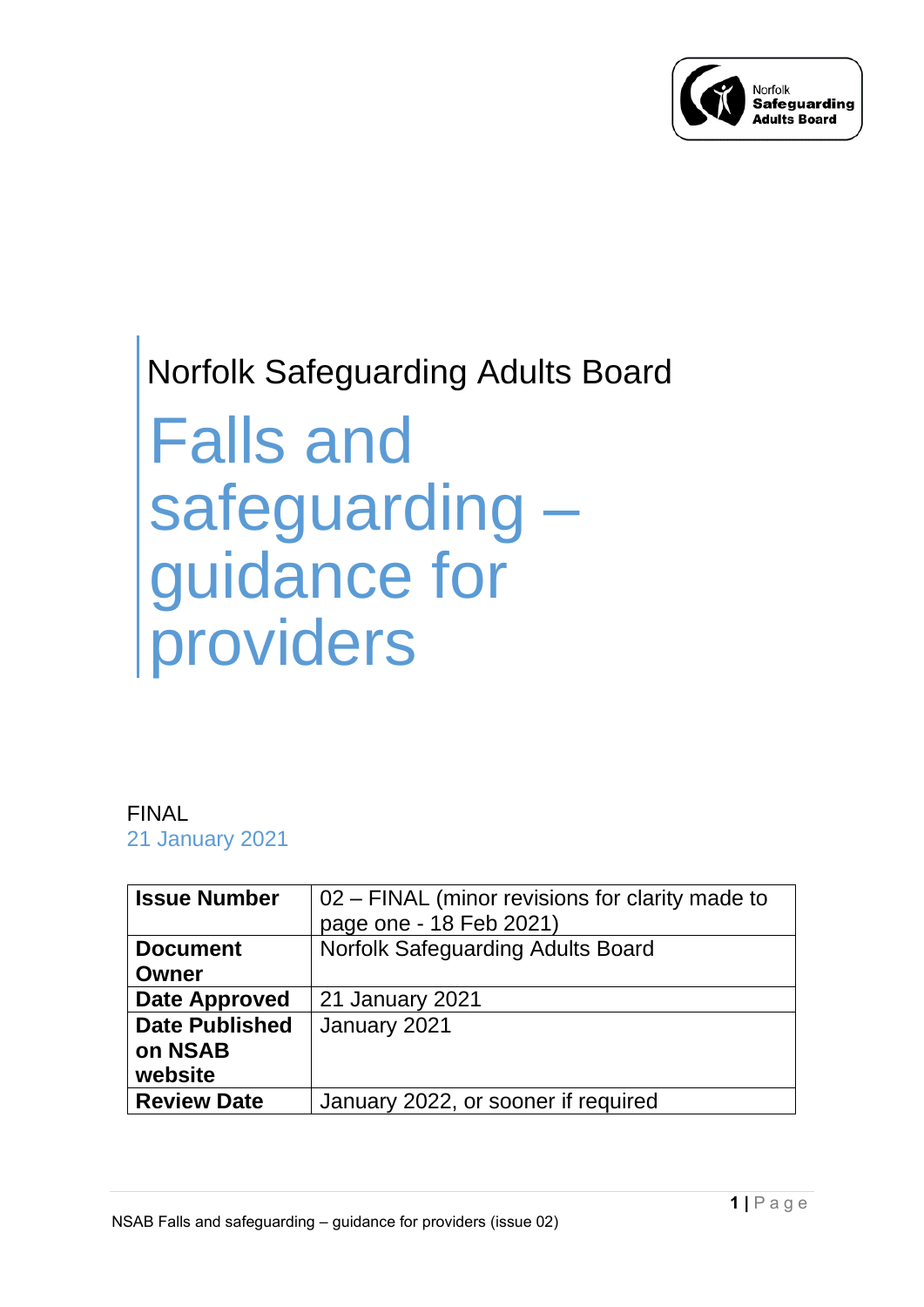

# **When a fall should be reported as a safeguarding concern**

## **All falls must be recorded and reported using appropriate procedures but not all falls will need to be raised as a safeguarding concern**.

Falls all need to be documented and checked for your own risk assessments and quality audits; you may also be asked to report on falls to the Clinical Commissioning Group (CCG), Care Quality Commission (CQC), Norfolk County Council Quality team or through other routes (e.g. RIDDOR).

The document is intended to be a guidance tool to promote **best practice** in understanding when a fall may need reporting as a Safeguarding Adults concern and should be used in conjunction with professional judgement. It is not a substitute for the policies and procedures required of care providers to ensure safe care.

Where there is any doubt whether to raise a safeguarding concern, staff should always speak with the safeguarding lead or equivalent in their organisation. If further advice is needed, consult with the local authority: Norfolk County Council, adult social care 0344 800 8020 – this is the same number to call to report a safeguarding concern.

#### **Responsibilities of care providers**

Prevention is a key principle in safeguarding adults. Care providers are expected to put in place a number of things to reduce the risk of falls, and harm from falls, for every person they support.

Key to prevention and management is first identifying the person's specific risk of falls or risk of harm from falls (e.g. high likelihood of fractures if has osteoporosis) followed by personalised care planning to manage those risks.

Pre-admission assessment should consider the risk of falls, and how to manage that before a change takes place. This should include relevant history as well as looking at potential risks in the new environment.

The registered person has a duty of care to protect service users and staff from risks relating to physical assistance. Moving and handling policies must be up to date and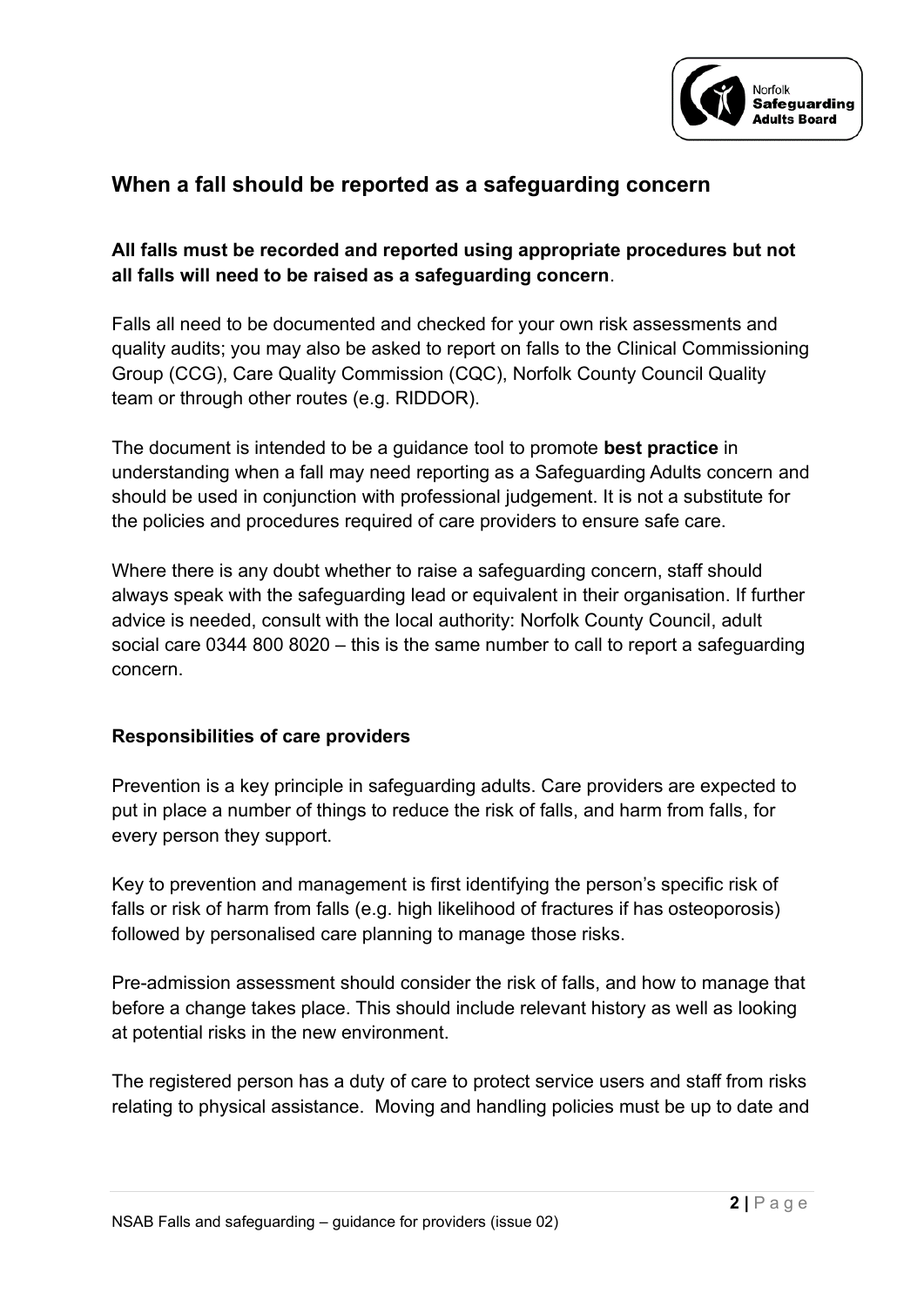

all staff must have relevant training to minimise risk associated. Equipment must be checked regularly and kept in safe working order.

Accountability is another key principle of safeguarding adults – so all falls should be reported in line with:

- Internal/organisational policies and procedures supporting care providers around management of incidents
- Any contractual requirements (e.g. CQC, NCC, CHC, CCG)
- legal and regulatory (requirements (including RIDDOR, health and safety)
- Safeguarding adults policy, where indicated

Please note that any internal/company reporting processes must not delay safeguarding reporting where it is required; both can be done at the same time.

Ensure that where organisations triage concerns, through managers for example, staff are clear when and how to escalate for immediate or quick decisions, e.g. at weekends.

## **Best Practice for the management of falls**

- Individual assessments and care plans should be reviewed and updated as a minimum every month, and the falls risk assessment (including environmental risk assessment) and any associated management (care) plan should be reviewed every six months as a minimum
- There should be a complete review of both the assessment and care plan:
	- a. Following a fall
	- b. When there is a significant change in a person's condition e.g. during/following illness or infection, change in medication, diagnosis of postural hypotension
	- c. On transfer from another care setting e.g. discharge from hospital
	- d. If the 'falls team' or other professionals have assessed or reviewed
- Falls records are essential in falls management and should be completed for every fall that happens. A designated staff member should review and analyse the information so that possible causes can be identified, preventative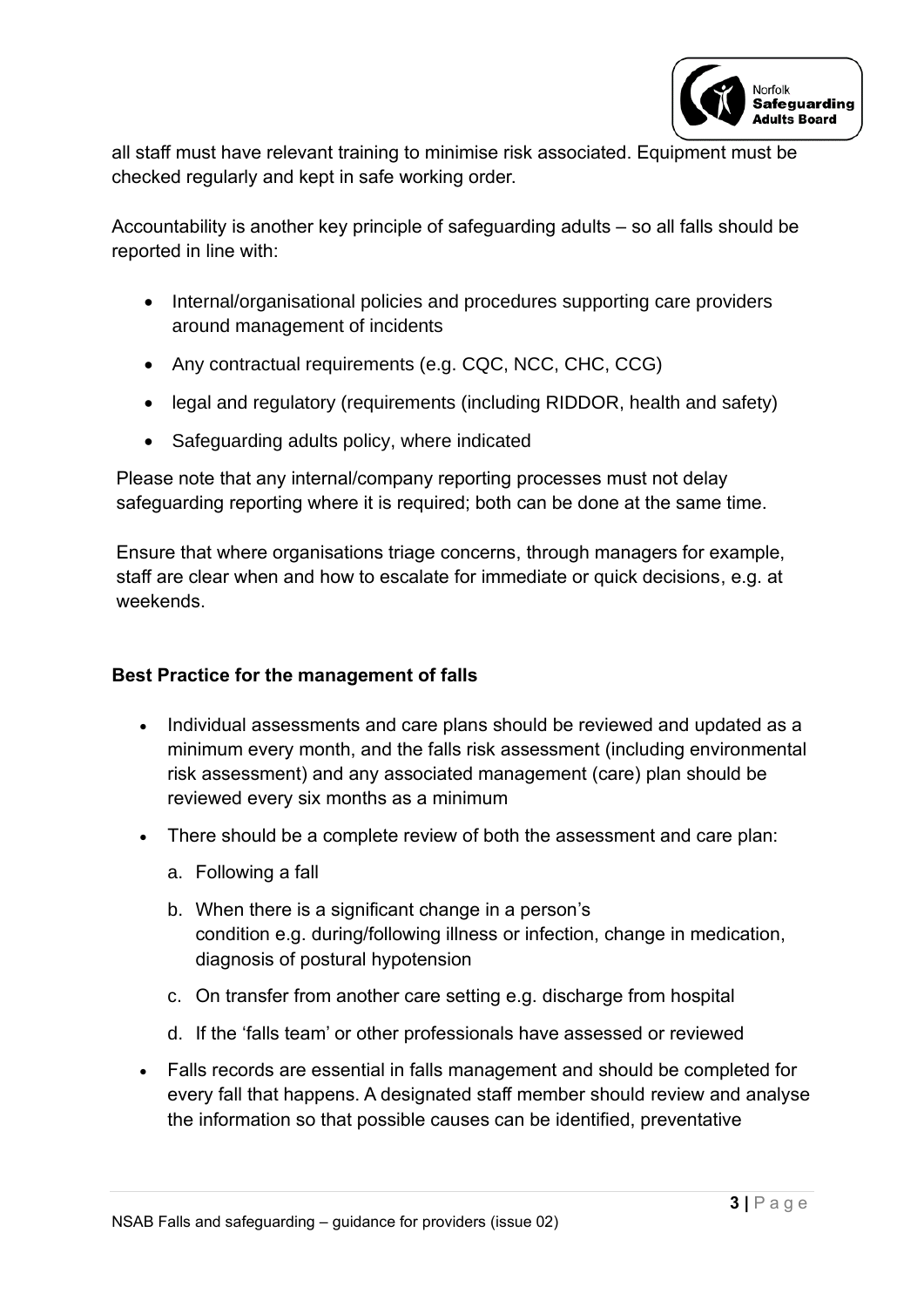

measures put in place, or further referrals made. This should include checking for any safeguarding issues

- All members of the care/support team should be aware of, and involved in, the assessment, care planning and evaluation of risk of falls
- Other appropriate professionals e.g. GP, community nurses, falls team, physiotherapy, occupational therapists and dietician, should be involved as and when required, and their advice recorded and followed

#### **Post-fall Protocol**

- A clear post-fall protocol should be in place to support staff in taking the right action when a fall has occurred - see link below to *IStumble*, which has an example of this, as well as comprehensive information and guidance around falls, and a training package
- Staff should receive guidance and training to ensure that further harm is not caused as a result of their post-fall intervention
- It is essential that individuals are checked for injury before any attempt is made to move them
- Medical treatment should always be sought promptly where necessary via GP, NHS 111 or 999 in an emergency
- Information regarding falls services, including lifting services, should be easily available to staff, especially outside of standard daytime working hours

(continues)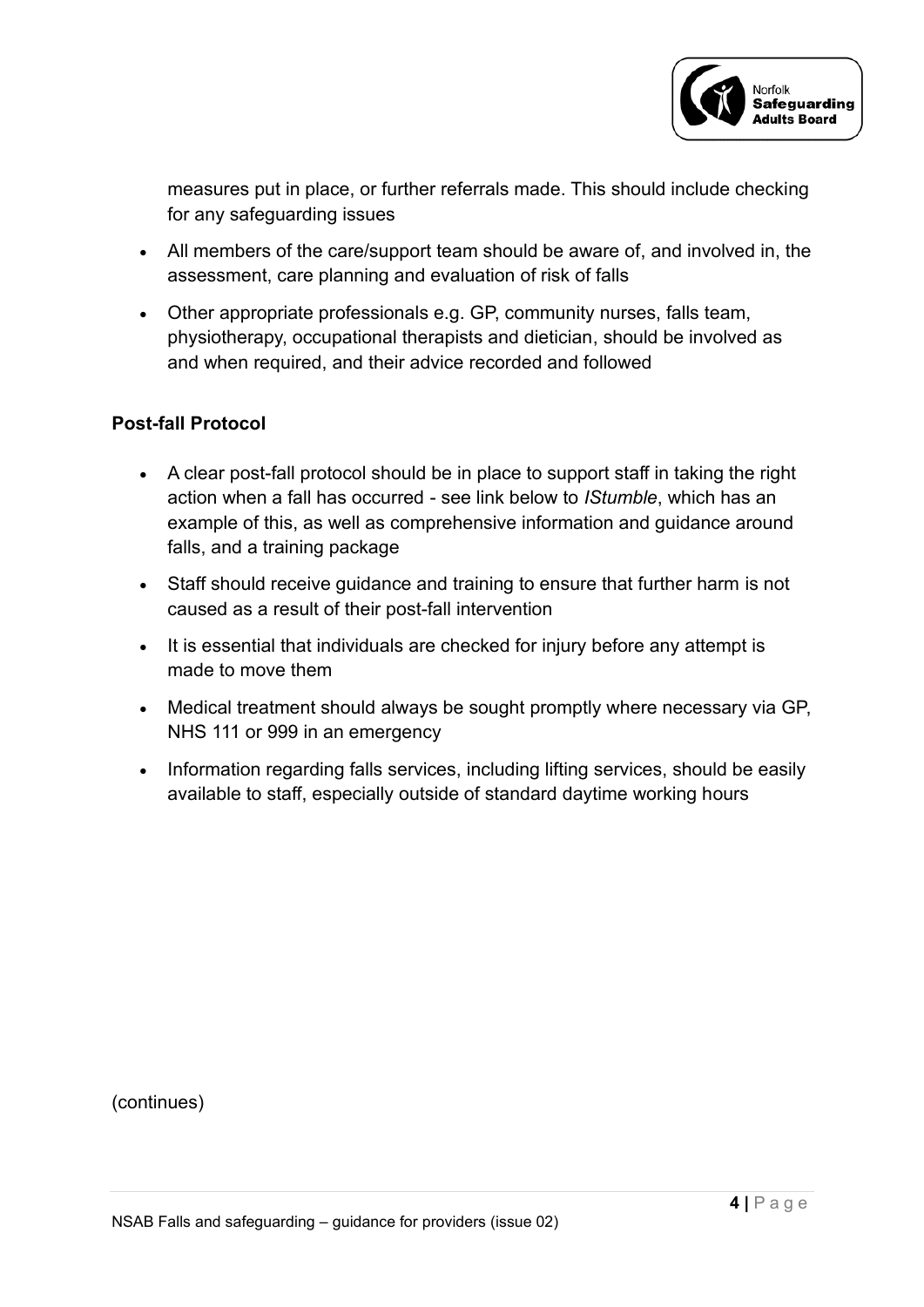

## **Raising a safeguarding concern following a fall**

All agencies have a duty to raise safeguarding concerns where there is a cause to believe that abuse of an adult with care and support needs has occurred.

This is in addition to other requirements on care providers around the management of falls.

There could be concerns that a fall occurred because of abuse or neglect (including self-neglect), or that care and treatment following a fall was abusive or neglectful.

Consider if one or more of the following categories of abuse apply:

- **Physical abuse** Someone pushed/hit /tripped/barged the adult which resulted in the fall
- **Neglect & acts of omission** care plans not followed, checks not completed, failure to assess/recognise and respond to need e.g. where there has been a significant history of falls with no action taken
- **Organisational abuse** systems have failed to support safe care e.g. lack of staff, untrained staff, care plan reviews not completed, information not communicated effectively
- **Self-neglect** fall occurred because the person is not caring for themselves, or their environment, or refusing help - consider the mental capacity of the person to make decisions to decline support

#### **When to raise a safeguarding concern following a fall**

- Where there is concern about actual or possible abuse (as above) **not**  because there is a general concern about an individual's safety
- Where an individual sustains a physical injury or harm due to a fall and there is a concern that a risk assessment was not in place, not followed or not updated to reduce risk - the key factor is that the individual has experienced **avoidable harm,** which is neglect, either by the staff member or the organisation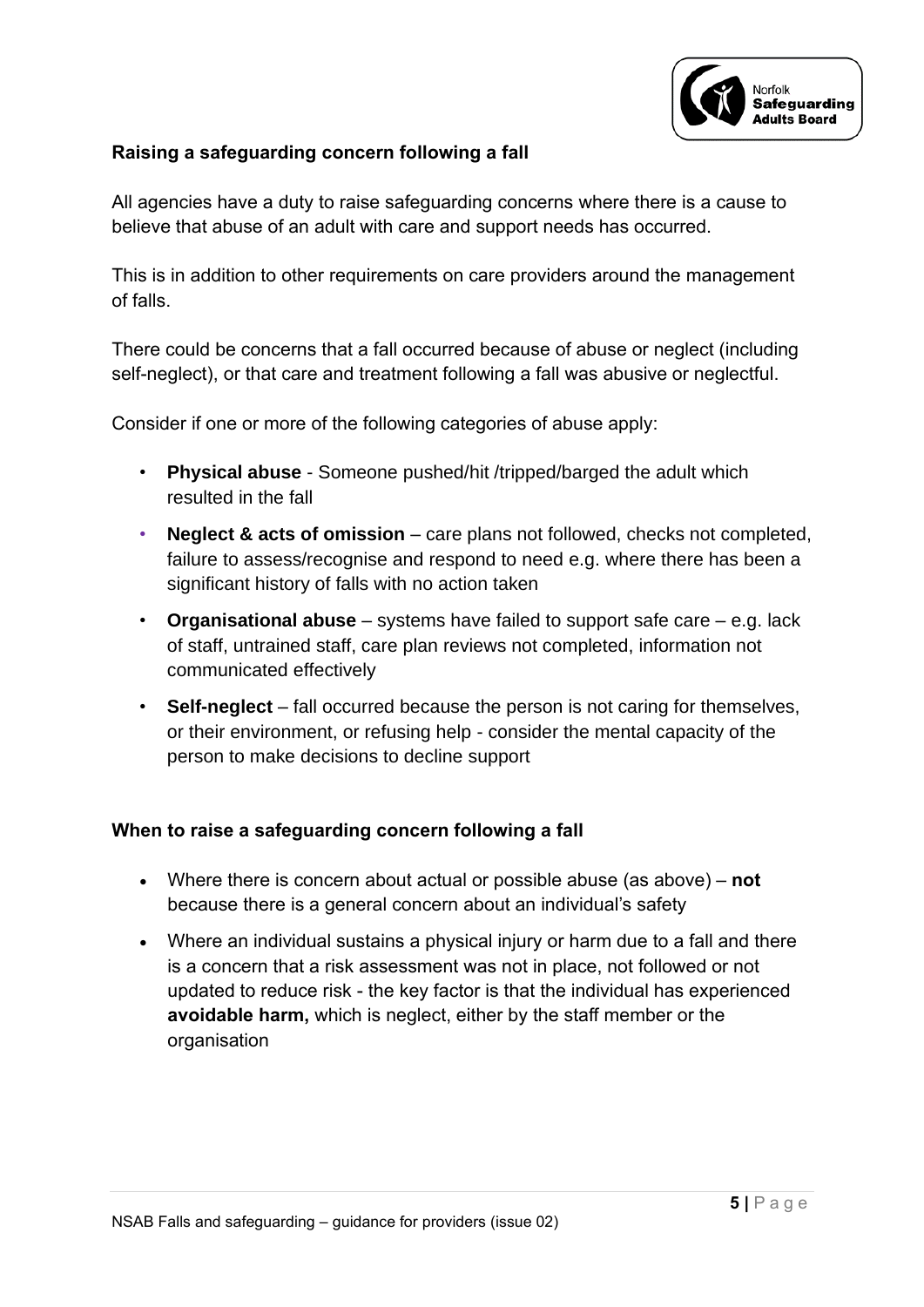

• Where an individual has sustained an injury from a fall which requires medical advice or attention, in a timely fashion, and this **has not** been sought.

#### **Examples of falls which may be a safeguarding concern:**

- A fall as a result of safety equipment not in working order, not being issued or not in place following an assessment of need causing harm (e.g. bed rails although bed rails can also be a cause of falls or other harm without proper assessment)
- Repeated falls despite preventative advice being given and a series of minor injuries – may trigger some additional enquiries
- Fall and injury as a result of medication mismanagement (e.g. blood pressure or diabetes medication missed, or not receiving antibiotics to manage infection)
- Falls during assists or using equipment e.g. hoists and slings worn or used incorrectly, falls out of windows that should have opening range limited, sliding out of a chair because of poor positioning
- Members of staff not receiving training in falls management and/or not adhering to the falls policy and protocols following a fall
- Too few staff on duty to meet the needs of the people being supported safely, resulting in falls
- Environmental hazards, such as poor lighting or clutter, equipment left out, wet floors, resulting in a fall and injury

#### **Unwitnessed falls/unexplained injuries**

- If a fall is unwitnessed, then it can't be precisely known how the person came to be on the floor. It is possible that they were pushed or knocked over by someone else, or something else has happened
- In these cases, each incident needs to be considered as carefully as possible, using any known history or information, and a judgement made as to the most probable cause. Not all unwitnessed falls will be as a result of abuse or neglect and therefore reported as a safeguarding concern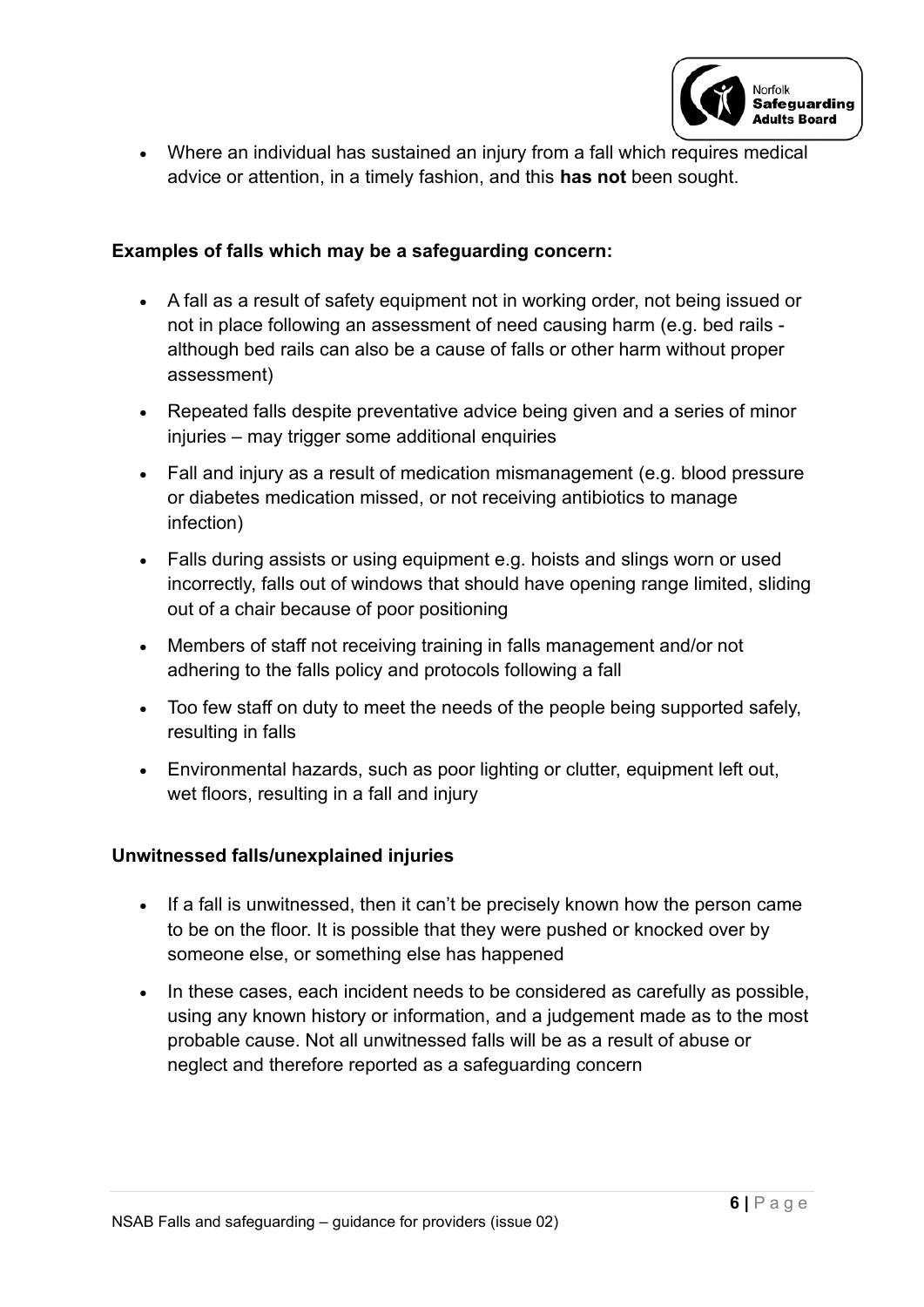

- Recording the detail available and causes considered and what action has been taken, will be even more important where direct cause cannot be definite. Where there remains a high level of uncertainty, or if significant injury, report as a safeguarding concern
- A person may say that they fell, even if it was not witnessed. It is not always necessary to raise a safeguarding concern if:
	- they have no impairment which would cause doubt about their story, and
	- there is a risk assessment in place, and
	- the post-fall protocol, including observations, has been followed

then they have explained what has happened, and abuse/neglect is not likely

- It may be more helpful to use the term 'unexplained injury' rather than 'unwitnessed fall'. In circumstances where a person has sustained an unexplained injury, senior staff should make a judgement based on the evidence available to determine what may have happened and whether a safeguarding concern should be raised
- However, where a significant or suspicious injury has occurred which is unexplained, or where the person has repeated unexplained injuries, this should be raised as a concern so that further enquiry can take place

#### **More detailed examples:**

1) Unwitnessed fall with injury: a resident has dementia, and also sight and hearing loss. Heard to fall by staff in next door room. Found on floor of their room, believed to have tripped over a stand aid which had been left in the corridor while staff were supporting next door.

> **Safeguarding enquiry** – **neglect** as staff have not considered the risk posed by the equipment for residents with dementia and sensory loss; health and safety issue as a trip hazard; RIDDOR notification.

2) Unwitnessed fall with injury: a resident was checked regularly through the night as per care plan, on one check found on the floor of his bathroom. He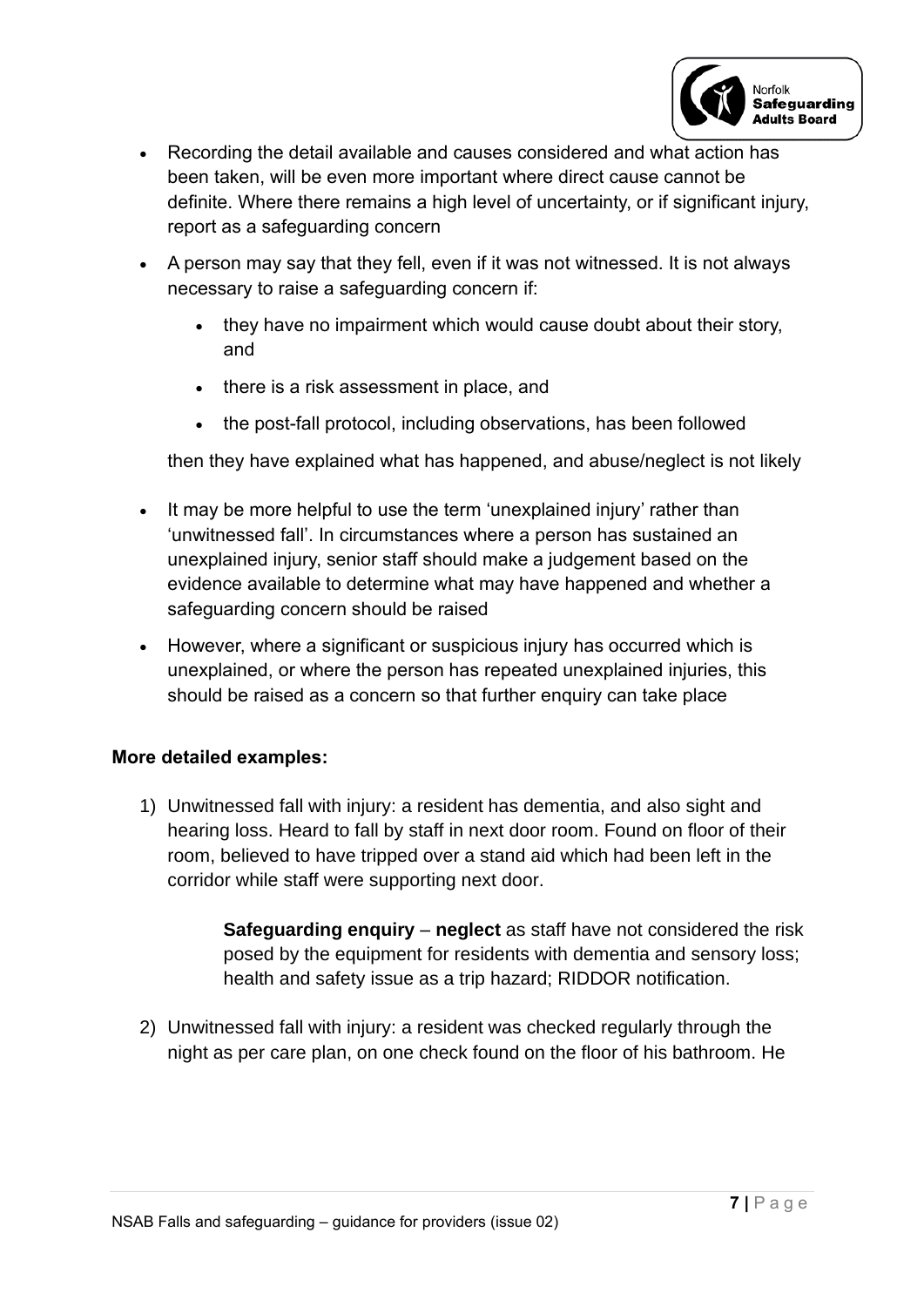

tells staff that he got up to use the toilet, and they checked him over before assisting him to get back into bed. He had some pain relief for general discomfort that day but was able to walk around using his frame in his usual manner. A bruise came up on one hand which staff noted and monitored. The next day his hand started to swell, staff supported a GP consultation and an x-ray was arranged, found to have a fractured wrist.

**No safeguarding enquiry** – resident has capacity and could describe what happened. Evidence that staff supported him correctly, monitored post fall and took action when his need changed; also, evidence from provider that immediately following the fall, a review was done, and preventative measures put in place. No falls history prior to this.

3) Unwitnessed fall with injury: staff member supported a resident into bed, became distracted by another resident and left the room without lowering the bed as per falls care plan. The resident fell out of bed, hitting her head and needing hospital admission.

> **Safeguarding enquiry** – **neglect** the care provider showed evidence of falls diary, care planning, regular review, MDT involvement so no indication of organisation abuse, but it was neglect on the part of the staff member.

- 4) Witnessed fall with injury: two staff used a hoist and sling to support a resident from bed to chair in the early morning. Sling strap broke and the resident fell to the ground, causing a number of skin tears.
	- **Safeguarding enquiry neglect and organisational abuse** the staff did not check the equipment before using it; the provider had not kept up regular checks of all equipment; risk to other residents identified